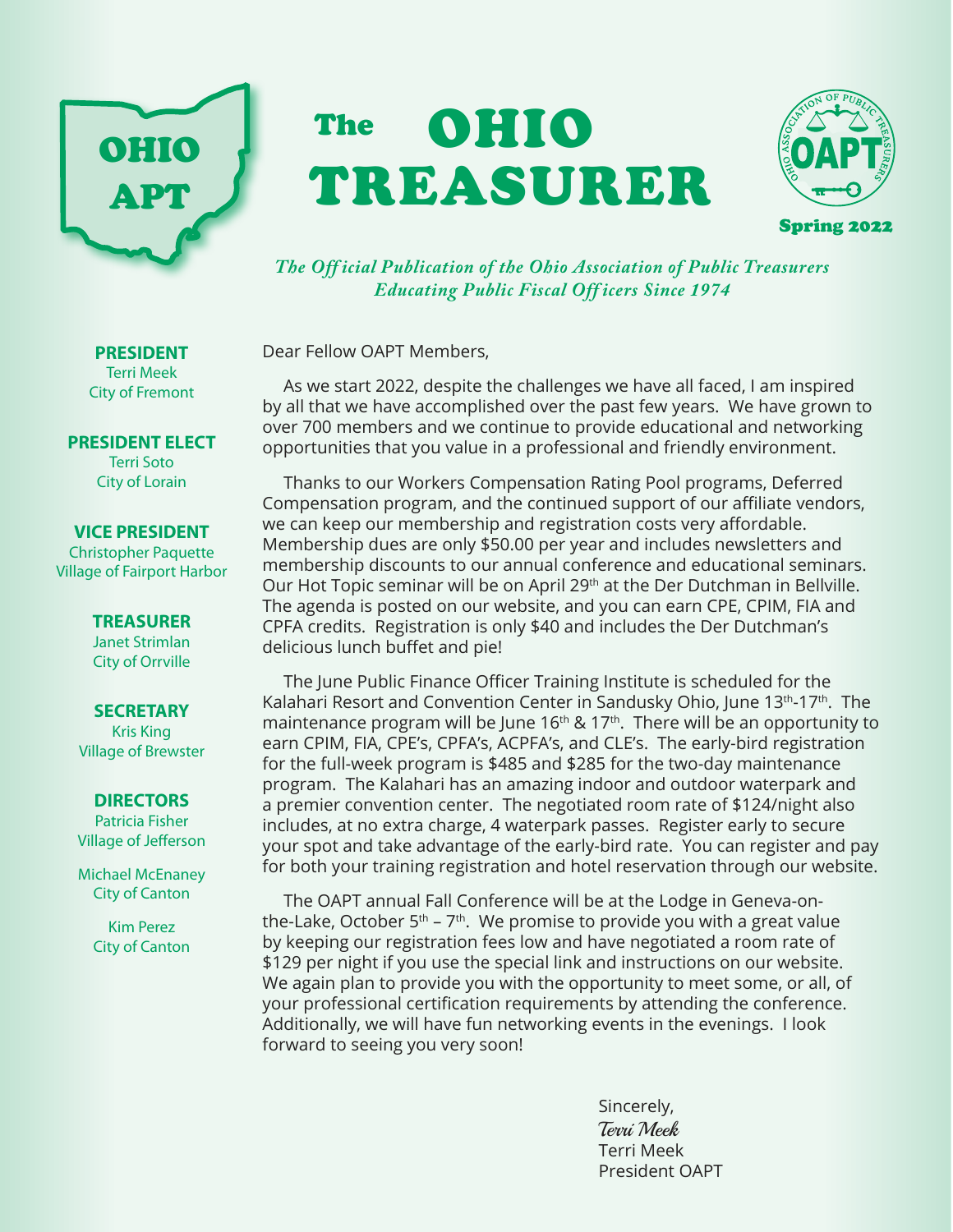# Ohio APT 41st Annual Public Finance Officers Training Program June 13 – 17, 2022 Kalahari Resort, Sandusky, Ohio

The Ohio Association of Public Treasurer's Annual Finance Training will be held June 13<sup>th</sup> – 17<sup>th</sup>, 2022 and the Maintenance Training will be held June  $16<sup>th</sup>$  – 17<sup>th</sup> at the Kalahari Resort, Sandusky, Ohio. The Ohio APT has reserved a special rate of \$124 per night at the Kalahari which includes 4 water park passes.

Please make your room reservations by using the direct link on our website or by calling the Kalahari Reservation Office at 1-877-525-2427. Make sure to tell them you are attending the Ohio APT Public Finance Training OAPT urges all Public Finance Training attendees to register early with the Kalahari, special room rate is only guaranteed through May 13 $^{\rm th}$ .

| <b>2022 Finance Training Registration</b><br>Name and the contract of the contract of the contract of the contract of the contract of the contract of the contract of the contract of the contract of the contract of the contract of the contract of the contract of the c |  |
|-----------------------------------------------------------------------------------------------------------------------------------------------------------------------------------------------------------------------------------------------------------------------------|--|
|                                                                                                                                                                                                                                                                             |  |
| Title <u>the community of the community of the community of the community of the community of the community of the community of the community of the community of the community of the community of the community of the communi</u>                                        |  |
|                                                                                                                                                                                                                                                                             |  |
|                                                                                                                                                                                                                                                                             |  |
|                                                                                                                                                                                                                                                                             |  |
| E-Mail Address <b>E-Mail Address</b>                                                                                                                                                                                                                                        |  |

| <b>Five Day Training Program</b> | <b>Two Day Maintenance Program</b> |
|----------------------------------|------------------------------------|
| Before April 30th, 2022 \$485    | Before April 30th, 2022 \$285      |
| April 30th and Later \$525       | April 30th and Later\$325          |
| Banquet Guest \$40               |                                    |

# **Register Online and Pay at: www.ohioapt.org**

*(click on Training, then Finance Officers Training)*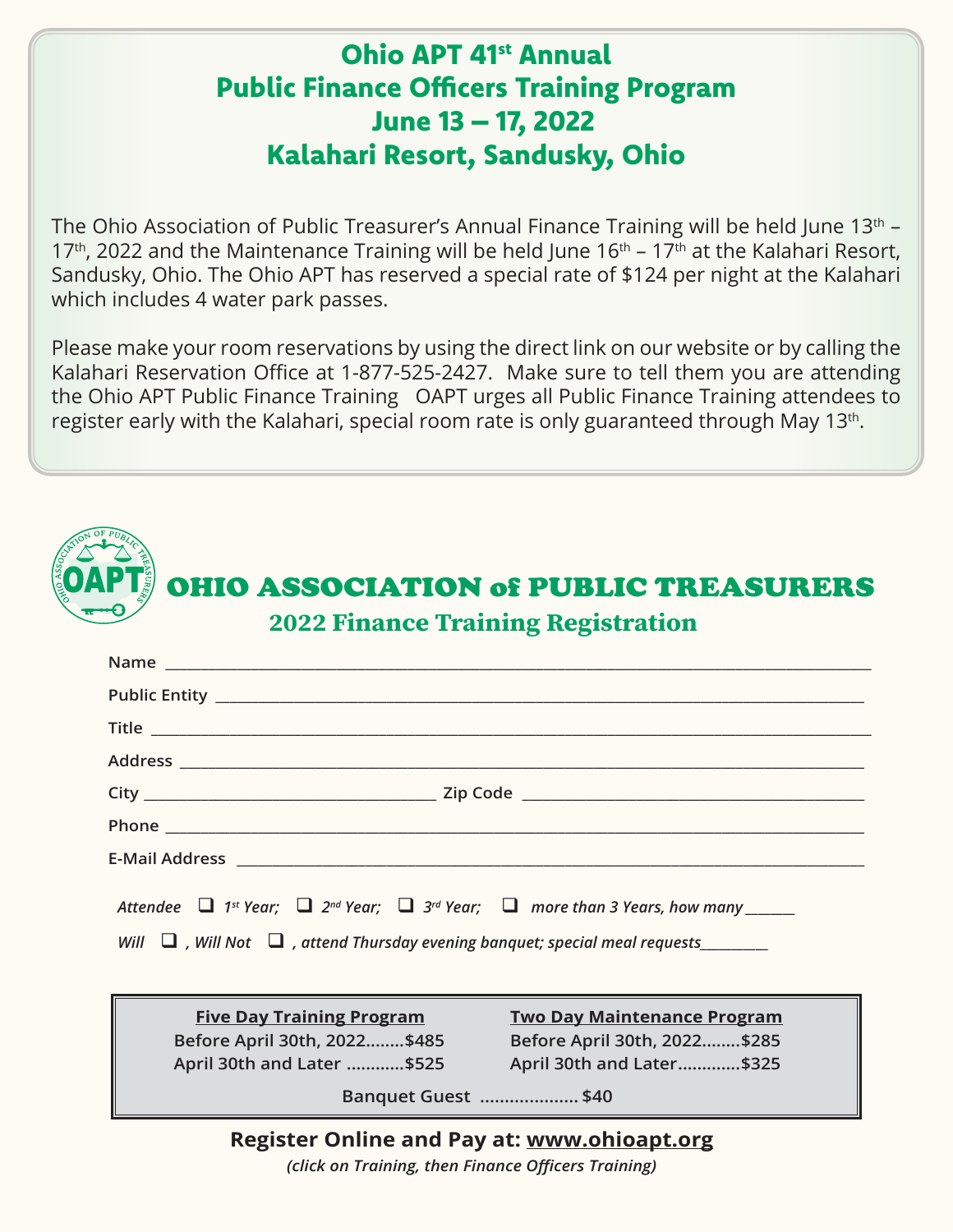## Public Finance Officers Training Institute - June 13-17, 2022 Maintenance Program June 16-17, 2022 Kalahari Resort & Conference Center *CPIM, FIA, CPE, CPFA, ACPFA and CLE's Available*

#### **Agenda**

j

- Practical controls for securing digital financial systems & Risk Management; Nick Artman, President, Addo Solutions and John Grillo, Producer, SeibertKeck Insurance Partners
- Capital Financing Update 2022; Mike Sudsina, Michael Prcela, Greg Van Wagnen, and Mike Spafford with Sudsina & Associates
- Financial Reporting; Chad Welty, Principal, and Mindee Johnson, Senior Manager with Rea & Associates
- State Laws and Regulations Alphabet Soup; Rebecca Princehorn, Robert McCarthy and Tess Tannehill, Partners at Bricker & Eckler LLP
- Governmental Financial Reporting; Alyssa Kerker, Professor, Franciscan University of Steubenville
- HR Best Practices; Andrew Esposito, Mgr. Client Dev., and Amanda Riess, Account Mgr. with Clemans, Nelson and Assoc.
- Hot Topics in Human Resources; Andrew Esposito, Mgr. Client Dev., and Amanda Riess, Account Mgr. with Clemans, Nelson and Assoc.
- Treasury Management Solutions and Fraud Prevention; Jarrod Long, CTP, SVP and Chris Anzevino, VP with Westfield Bank
- \* Revenue Collections maintaining a successful collection program; Sara Costanzo, Shareholder/ Attorney, Weltman, Weinberg & Reis, Co., LPA
- Funds, Fund Transfers, Restrictions on Expenditures; Certificates and Disposal of Public Property; Mark Altier, Legal Counsel, Governmental Agencies
- The Ohio Ethics Law: Just the Facts (of Jaw-Dropping Investigations); Susan Willeke, Ohio Ethics Commission, Training & Communications Manager
- Navigating Fiscal Recovery Funds and the Uniform Guidance; Stacie Massey, Senior Financial Manager, Ohio Office of Budget and Management
- Investment Update and Current Trends; Jason Click, Pres. of Public Funds, Eileen Stanic, Sr. Public Funds Advisor, Meeder Investment Management
- Cash Management and Banking Relations; USBank, Steve Broerman, VP Government Banking, Huntington Bank, Maureen Shildwachter, VP Government Banking, and Chase Bank, Joe Farris, VP Government Banking
- Reserve Balance Accounts (ORC 5705.13) and the County Budget Commission; Chuck Walder, Geauga County Auditor and Alex Zumbar, Stark County Treasurer
- Communication and PR Skills you MUST have in Today's World; Tom Speaks, The Impact Group
- \* Real World Case Studies: Investing and Portfolio Management; Jason Click, Pres. of Public Funds, Eileen Stanic, Sr. Public Funds Advisor, Meeder Investment Management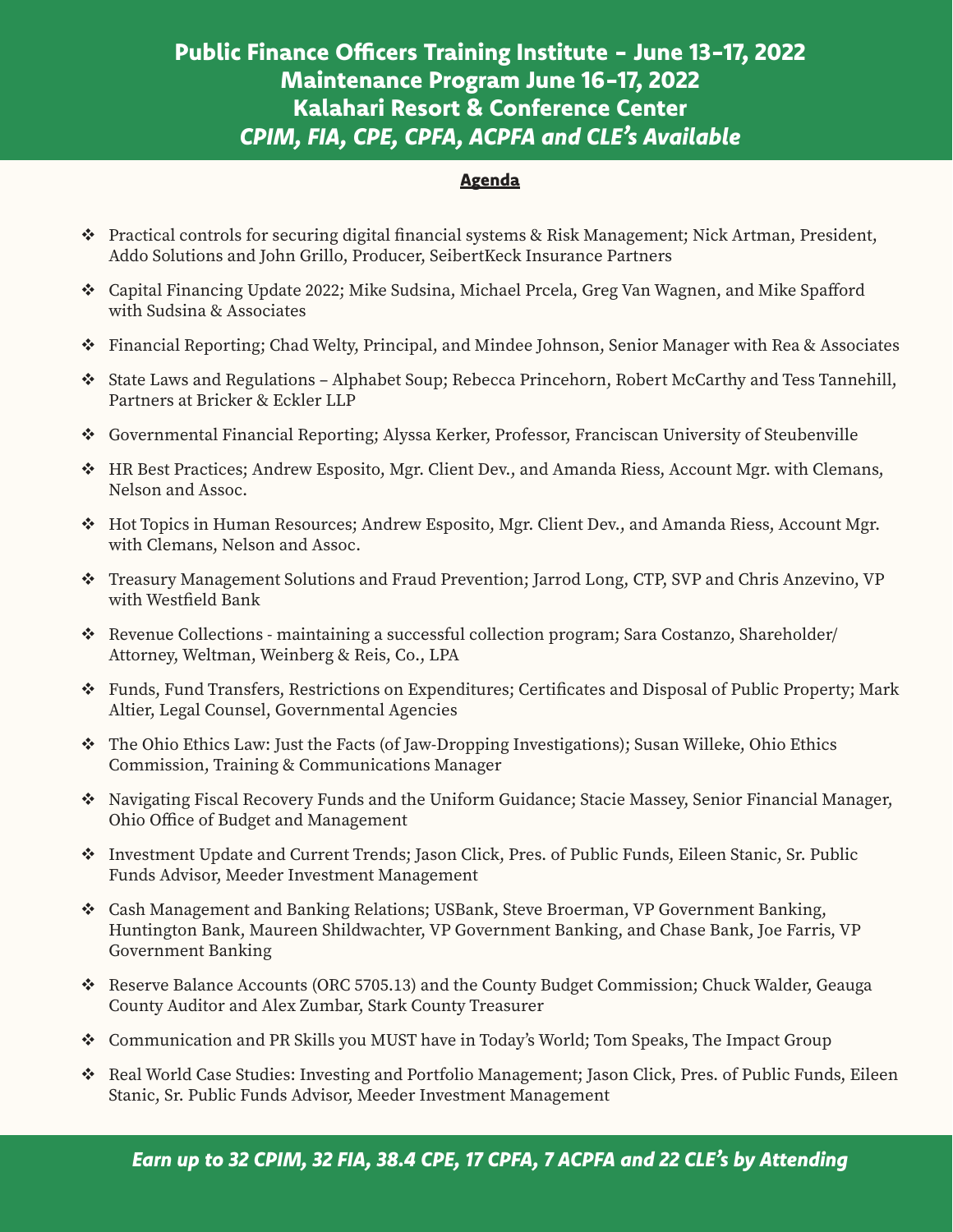

#### **EDUCATION POINTS**

| Dublin 2021     | Ohio Conference  |      | Canton 2015     | Ohio Conference        | $\overline{7}$ |
|-----------------|------------------|------|-----------------|------------------------|----------------|
| Put-in-Bay 2019 | Ohio Conference  | 6.5  | Bellville 2015  | <b>Hot Topic</b>       | 2.75           |
| Bellville 2019  | <b>Hot Topic</b> | 2.5  | Geneva 2015     | <b>Ohio Conference</b> | 6              |
| Cleveland 2018  | Ohio Conference  |      | Bellville 2014  | <b>Hot Topic</b>       | 2.5            |
| Bellville 2018  | <b>Hot Topic</b> | 2.63 | Put in Bay 2013 | Ohio Conference        | 6.75           |
| Maumee 2017     | Conference       |      | Bellville 2013  | <b>Hot Topic</b>       | $\mathcal{I}$  |
| Bellville 2017  | <b>Hot Topic</b> | 2.5  | Dayton2012      | Ohio Conference        | 4.75           |
| Salt Fork 2016  | Ohio Conference  | 7    | Bellville 2012  | <b>Hot Topic</b>       | $\mathcal{I}$  |
| Bellville 2016  | <b>Hot Topic</b> | 2    | Put in Bay 2011 | Ohio Conference        | 9.54           |

#### **EXPERIENCE POINTS**

*All Ohio Association of Public Treasurers Conferences are worth 2 experience points each. These points are in addition to the education points above.*

# **Ohio APT Website www.ohioapt.org**

 **Th**e Ohio Association of Public Treasurers' website contains Conference, Finance Training, Hot Topic, Job Postings and special treasury articles and upcoming events. Check it out today!



# **OAPT Mission Statement**

The Ohio Association of Public Treasurers (OAPT) was established to promote the general and professional interest of the public finance officers in their respective entities, to obtain a higher level of efficiency, through education to improve service with allied institutions and to inspire friendly and fraternal relationships among our members.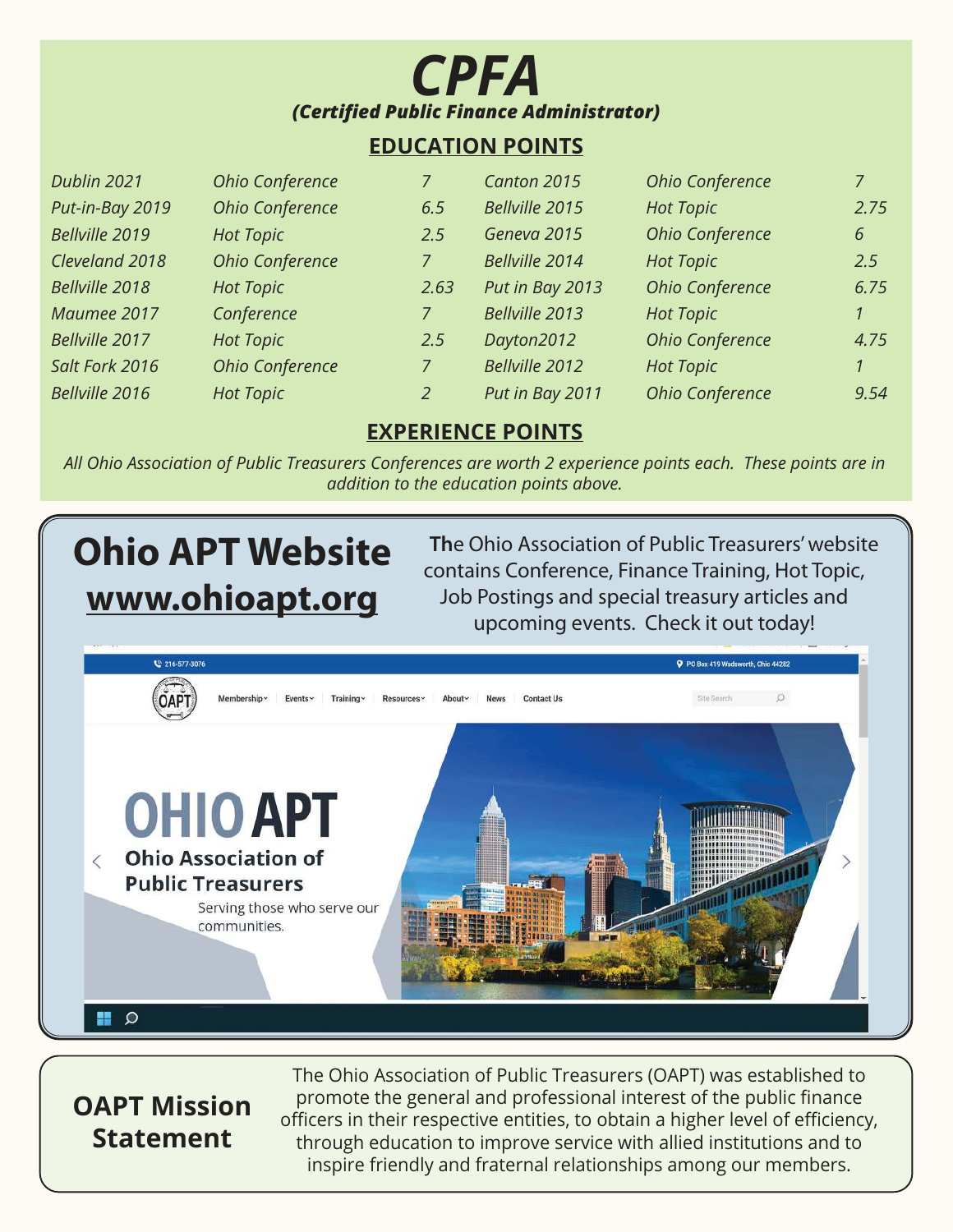# *Membership Renewal Notice 2022*

# **Online: www.ohioapt.org/membership/**

*Public Entity* 

|                       | Member Name                                                                                                                                                                                                                          |  |
|-----------------------|--------------------------------------------------------------------------------------------------------------------------------------------------------------------------------------------------------------------------------------|--|
|                       | Title <u>the community of the community of the community of the community of the community of the community of the community of the community of the community of the community of the community of the community of the communi</u> |  |
|                       |                                                                                                                                                                                                                                      |  |
|                       |                                                                                                                                                                                                                                      |  |
|                       | Phone and the contract of the contract of the contract of the contract of the contract of the contract of the                                                                                                                        |  |
| <b>E-Mail Address</b> | <u> 1989 - Andrea Stadt Britain, amerikansk politiker (d. 1989)</u>                                                                                                                                                                  |  |

# **ANNUAL MEMBERSHIP DUES**

| Membership for Public Fiscal Officer | \$50.00 |
|--------------------------------------|---------|
|                                      |         |

**\_\_\_\_\_\_\_\_\_** Associate Member **\$125.00**

**\_\_\_\_\_\_\_\_\_** Check if you are an OAPT Workers Compensation Group Member, if so, your membership fee is included in your Group fee, simply complete the member information above and return it to the address below, no payment is required.

# **FEDERAL TAX I.D. #23-7367195**

Please return a copy of statement with your remittance. Make Checks Payable to "Ohio Association of Public Treasurers" Please return a separate copy for each member.

> P.O. Box 419 Wadsworth, Ohio 44282

*Membership Registration Online at* **www.ohioapt.org/membership/** *Payment Option Also Available Online*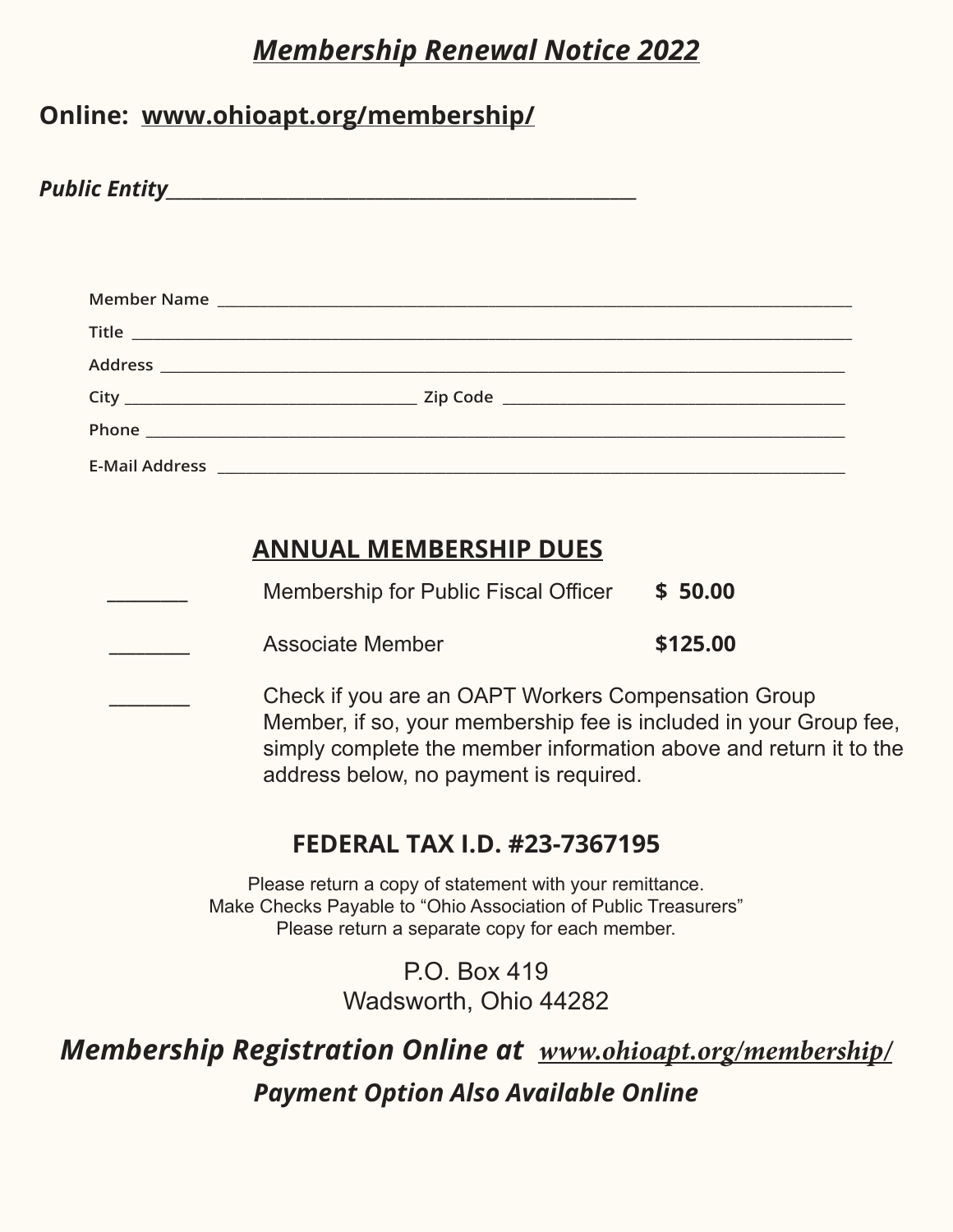# OHIO ASSOCIATION OF PUBLIC TREASURERS Hot Topic Seminar – April 29, 2022

Sponsored by:



This Hot Topic Seminar is packed with information to assist public finance officers in the performance of their duties. We are planning a full day of training and updates, including an ARPA and Legislative update from Bricker & Eckler, Workers Compensation Pool update by Sedgwick, Cyber security session by Huntington Bank and a panel of experts, HR update on how to navigate Hybrid workplaces and the changing workspace by Frost Brown and Todd, and a presentation from R.I.T.A. on how new employee work situations and schedules (fully remote, fully in-office, and hybrid) will impact the collection of municipal income tax. **CPE, CPFA, CPIM and FIA** credits have all been submitted and are pending approval.

**OAPT Partners: Scott Weisend, Director of Sales & Operations, Sedgwick Sequend, Director of Sales & Operations, Sedgwick William Matejka,** Buckeye Deferred Comp

Agenda:

| $8:30$ a.m. $-9:00$ a.m.   | Continental Breakfast & Registration                                                                                                                                                                                                                                                                                                                                                                                                |
|----------------------------|-------------------------------------------------------------------------------------------------------------------------------------------------------------------------------------------------------------------------------------------------------------------------------------------------------------------------------------------------------------------------------------------------------------------------------------|
| $9:00$ a.m. $-10:00$ a.m.  | State Legislative Update & the APRA's Final Rule - Jeffry D. Harris, Of Counsel, Bricker & Eckler; hear an update on the<br>goings-on with the General Assembly and an overview of some creative uses of ARPA funds.                                                                                                                                                                                                                |
| $10:00$ a.m. $-10:30$ a.m. | OAPT Group Programs Update/Ohio BWC Update - Scott Weisend, Director of Sales and Operations, Sedgwick.                                                                                                                                                                                                                                                                                                                             |
| 10:30 a.m. $-$ 12:00 p.m.  | Protecting Yourself in Today's Cyber Landscape - Michelle Tucker, Vice President, Huntington Security; Kim<br>Perez, Treasurer City of Canton, Ashley Bauer, Huntington Insurance and Product Manager, FBI Representative,<br>SPARCC Representative, Tony Okray, Huntington Bank Government Bank Relationship Manager; hear about current<br>cybersecurity threats and review best practices and how to reduce risk of cyber fraud. |
| 12:45 p.m. $-$ 1:00 p.m.   | OAPT Deferred Comp update, William Matejka.                                                                                                                                                                                                                                                                                                                                                                                         |
| 1:00 p.m. $-$ 2:00 p.m.    | From Home to Work and Back Again - Navigating a Changing Workspace Catherine Burgett, Frost Brown Todd LLC;<br>learn how to navigate the unexpected pitfalls of a hybrid workforce.                                                                                                                                                                                                                                                 |
| $2:00$ p.m. $-3:00$ p.m.   | Ohio Municipal Income Tax in New Work Environments Amy Arrighi, Regional Income Tax Agency; hear how new<br>employee work situations and schedules (fully remote, fully in-office, and hybrid) will impact the collection of muni<br>income tax, and more.                                                                                                                                                                          |

# *Speaker Biographies*

Jeffry Harris' career spans more than two decades in Ohio's economic development, largely from within government and now at Bricker. One of the firm's public finance attorneys, Jeffry's practice includes serving as counsel to local economic developers, and, since the onset of COVID-19, guiding public sector clients in deploying federal and state stimulus funds. At the state, county and city levels, Jeffry held various attorney and non-attorney public service roles. He began his career at the Ohio Department of Development (ODOD), where he spent 10 years managing the State's economic development grant portfolio, its job-creation tax incentives, and its state oversight of local property tax abatements. Jeffry left state service after holding the title of the agency's interim CFO. Jeffry then served as the economic development manager and assistant law director for the City of Worthington. Immediately prior to joining the Bricker team, Jeffry was the chief executive officer of the Area Development Foundation (Knox County, Ohio), a county-level nonprofit economic development organization; in this role, he also served as general counsel for the county land bank.

Scott Weisend, Director of Sales Operations. Scott has been with Sedgwick for 10 years. Prior to joining Sedgwick, Scott worked for 22 years with Frank Gates Service Company in a variety of roles including Assistant Vice President, State Fund and also Assistant Vice President, Self Insurance. Scott has also been Managing Director of Workers' Comp Services for the Ohio Manufacturers Association and Vice President at Exam Works over Ohio and West Virginia. In addition to his 35 year career in Ohio and National Workers' Compensation, Scott has a bachelor's degree from Ohio Dominican University in Criminal Justice.

Michelle Tucker, Security Outreach Manager for Huntington Bank, Michelle has worked in numerous capacities in Information Security, Cybersecurity, and Risk Management for over 15 years. She is an accomplished technology leader, advocate for women in technology/ cybersecurity, mentor, and security evangelist. In addition, Michelle is active in the cybersecurity community, serving on several advisory & non-profit boards within the community.

Tony Okray (CTP), currently serves as Senior Vice President Government Banking Relationship Manger for Huntington Bank in the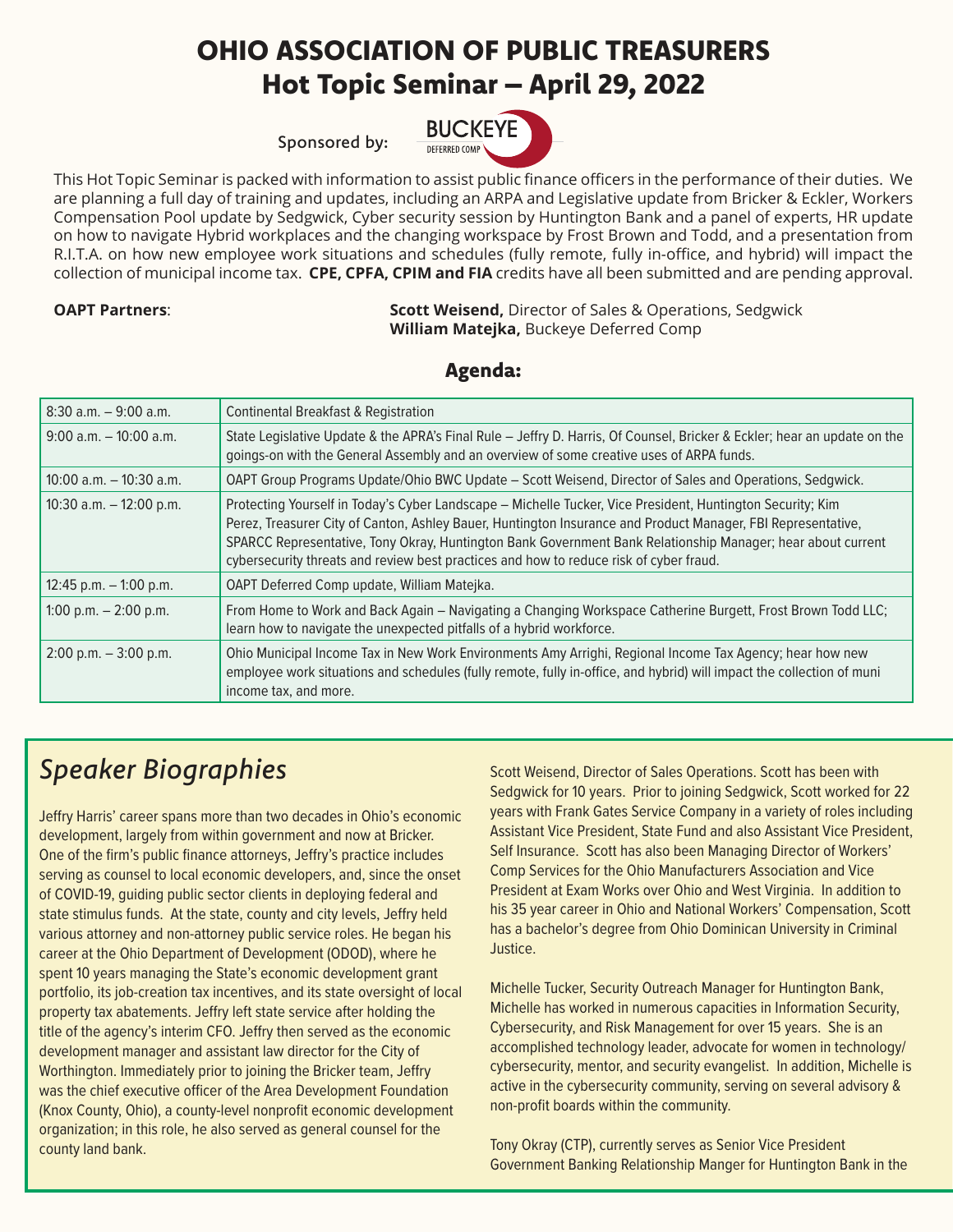| <b>Hot Topic Seminar Registration Form</b> |                                                                                                                                                |
|--------------------------------------------|------------------------------------------------------------------------------------------------------------------------------------------------|
|                                            |                                                                                                                                                |
|                                            |                                                                                                                                                |
|                                            |                                                                                                                                                |
|                                            |                                                                                                                                                |
|                                            |                                                                                                                                                |
|                                            |                                                                                                                                                |
|                                            | Cost: \$40 member, \$60 non-member – Total \$                                                                                                  |
|                                            | Please Make Checks Payable to:<br>Ohio Association of Public Treasurers, Mail To: P.O. Box 419, Wadsworth, Ohio 44282                          |
|                                            | OR Register online, and if you like, pay online at www.OhioAPT.org<br>at the top of our Home page click Training then select Hot Topic Seminar |
|                                            |                                                                                                                                                |

Summit, Stark, Portage, Medina, Wayne, Ashland and Richland County Ohio markets. He provides day-to-day direct support for government clients within his assigned areas. Previously he had worked for FirstMerit bank as Vice President -Team Leader in the Treasury Management Department. Tony joined FirstMerit in 1999 after a combined seven years in retail and commercial banking with Star, FirstStar, and US Bank. Tony has over 35 years of banking experience and also holds his CTP certification and is active in the Association For Financial Professionals (AFP).

**Between Cleveland & Columbus**

BELLVILLE

Der Dutchman Amish Kitchen Cooking

**Exit 720 State Route 97 West Bellville, Ohio 44813 419-886-7070**

97

Tony is also very active in volunteer activities, including Jr. Achievement, local clubs and boards and has dedicated numerous hours to youth coaching in Baseball, Basketball, Softball and Soccer. Tony currently lives in North Canton Ohio with his wife and is father to three children.

Ashley Bauer, Vice President Insurance Product Manager, Commercial Lines Ashley began her insurance career in at Arthur J. Gallagher & Company as an account executive and later held a marketing role at Philadelphia Insurance companies. Joining the Huntington team in 2012 as a commercial lines marketing specialist, Ashley advanced to commercial marketing manager in 2014, and currently serves as the

property and casualty product manager for Huntington Insurance. Specializing in the areas of cyber liability and professional liability, she spends time educating customers about cyber risks both in individual placement discussions and cyber presentations across the Huntington footprint. Ashley earned her Bachelor of Science in Finance from Miami University in Oxford, Ohio. She also holds her Chartered Property Casualty Underwriter (CPCU), Registered Professional Liability Underwriter (RPLU), Associate in Risk Management (ARM), and Associate in Commercial Underwriting (AU) designations.

**Cleveland** 

**Bellville** 

Springfield Columbus

Bellville, OH

**Gecinnati** 

Catherine Burgett is a partner with Frost Brown Todd LLC and has been practicing in the field of Labor and Employment law for over a decade. Her professional goal is to make her clients' lives easier by working with them to develop effective strategies and solutions for all areas of the human resources function.

Amy Arrighi has served as Chief Legal Counsel for the Regional Income Tax Agency since December 2005. She oversees the Agency's efforts to bring taxpayers into filing and payment compliance; and also serves as legal advisor to the Agency's Board of Trustees, administration and management.